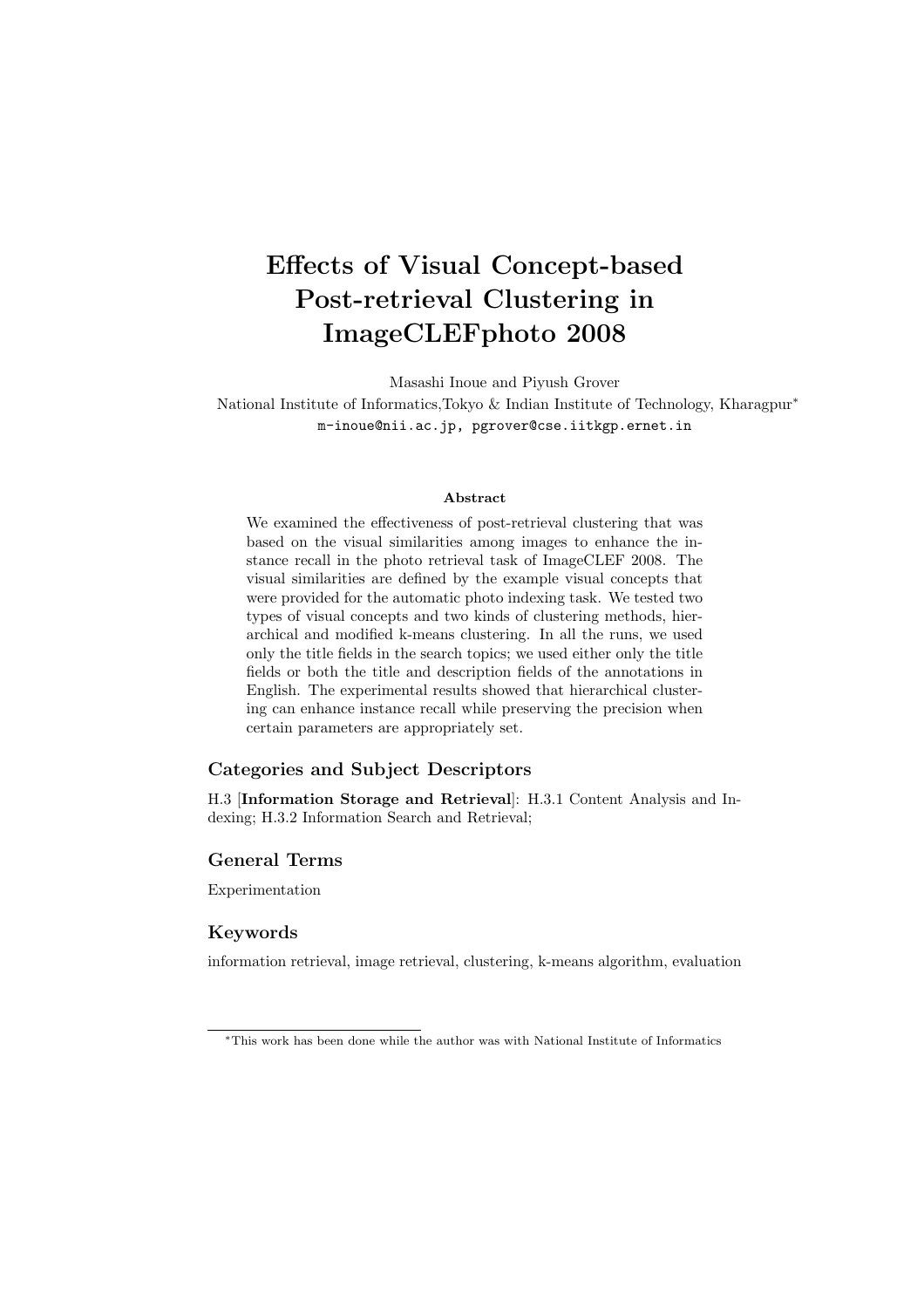# **1 Introduction**

The target of this year's ImageCLEFphoto ad hoc task is to enhance instance recall: a new evaluation measure that counts the number of relevant images after topically removing same image in the ranked list. This measure is intended to partially reflect a user's potential needs, which is that many users look at many different choices in terms of the objects or topics given in the retrieval results. For example, if a search topic is associated with the *<*city*>* criterion, all images of a city in the retrieval results are considered the same in terms of value for the user. Similarly, all images containing the same species of animal are treated as an image if *<*animal*>* is the criterion for the search topic. Assuming this model of user preference to be true, the results should be diverse, which includes as many different objects or topics as possible. To address this problem, we examined the utility of clustering techniques that are based on visual content after acquiring the initial ranking that was based solely on textual annotations. By using only representative images from the clusters, we assume that the topical diversity of the images in the top range of the ranked list will increase. The experimental procedures, algorithms used, and findings will be explained in the following sections.

# **2 Experimental Setup**

# **2.1 Test Collection**

We used the ImageCLEFphoto 2008 ad hoc test collection that consists of 39 search topics, and 20*,* 000 images with structured annotations. The details of this collection are given in [4]. It consists of a monolingual collection in English and a mixed language collection in English and German. In our submitted runs, we used only the monolingual collection. In addition, our queries were all in English. Therefore, in all our submitted runs, the run names begin with **EN-EN**, which indicates that both the queries and annotations are in English.

# **2.2 Indexing and retrieval models for textual perspective**

We used the Terrier Information Retrieval Platform<sup>1</sup> for all the textual processing including the pre-processing of the image annotations, indexing, and the matching between queries and indexes. As for the pre-processing, the default stopword-list in the Terrier toolkit was used —all the words that were tagged as prepositions, conjunctions, particles and interjections were removed from the indexing. After removing the stop-words, the Porter's stemming algorithm [1] was used by selecting the default option **PorterStemmer** in Terrier.

We constructed two variations in indexing: First, we indexed only the *<*TITLE*>* field of the image annotations. In the second case we used both *<*TITLE*>* and *<*DESCRIPTION*>* fields for the indexing. All the retrieval

<sup>1</sup>http://ir.dcs.gla.ac.uk/terrier/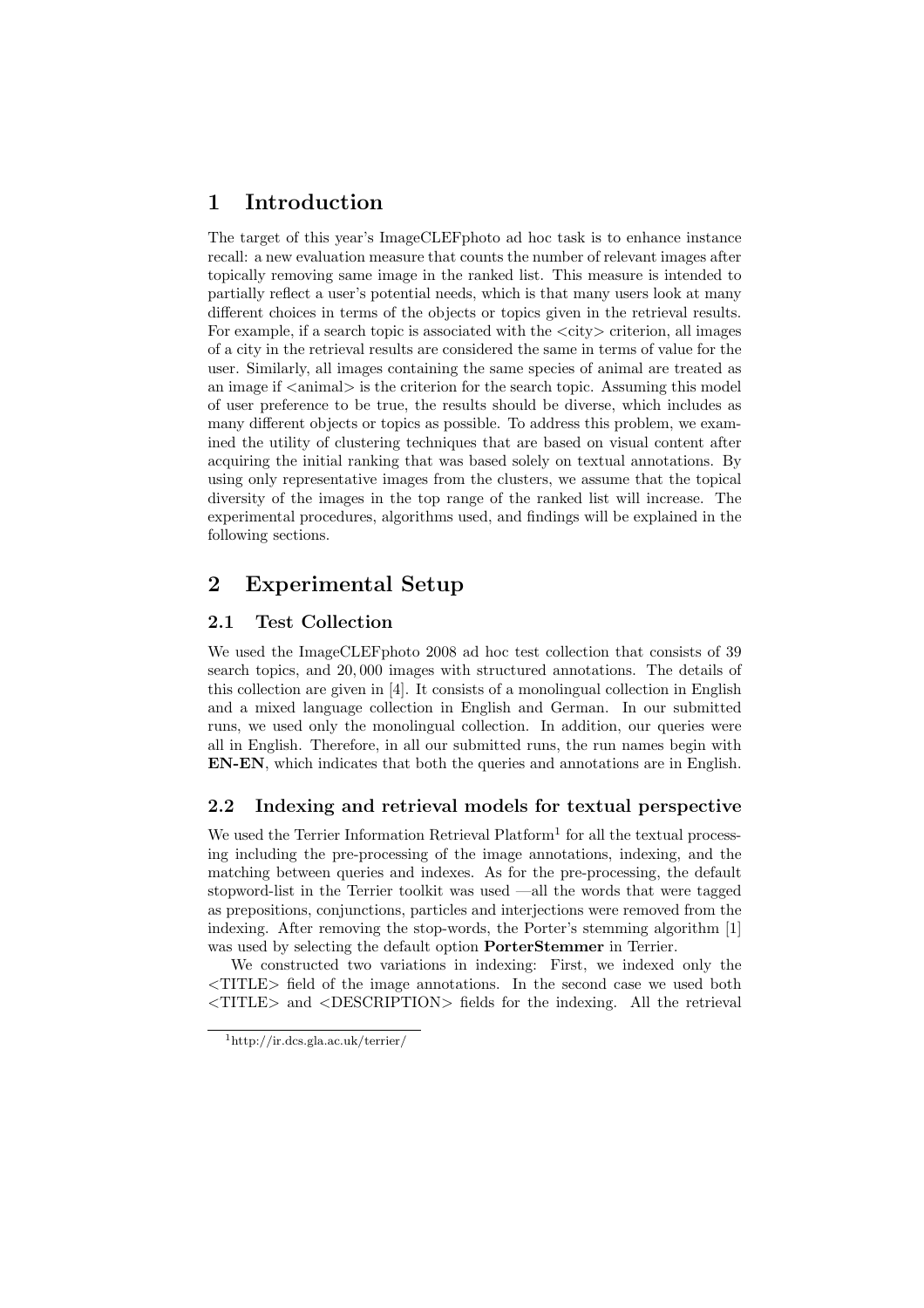experiments were performed on both indexes. In the indexes, the words are assigned weights. The weights are determined by the retrieval model used. Retrieval models also specify the scoring of a particular document when given the query. In the Terrier toolkit, the ranking of documents follows the concept of divergence from randomness (DFR). The relevance score of a document *d* for a query **q** is given by

$$
score(d, \mathbf{q}) = \sum_{t \in \mathbf{q}} qtw \cdot w(t, d),
$$
\n(1)

where *t* is a query term in **q**, and *qtw* is the query term weight that is given by  $qtf/qtf_{\text{max}}$ . Here,  $qtf$  is the query term frequency and  $qtf_{\text{max}}$  is the maximum  $qtf$  among all the query terms.  $w(t, d)$  is the weight of document *d* for a query term *t* that is determined by the DFR models.

The Terrier IR platform offers a variety of retrieval models. We selected the models and their parameters based on our pilot runs; we compared the retrieval results through observation. Therefore, the optimality of these retrieval models is not guaranteed.

When we constructed indices for the collection using only the *<*TITLE*>* field of the annotations, we used the following **IFB2 DFR** model.

$$
w(t,d) = \frac{F+1}{n_t \cdot (tfn+1)} \left( tfn \cdot \log_2 \frac{N+1}{F+0.5} \right)
$$
 (2)

where  $tf$  is the within-document frequency of  $t$  in  $d$ ,  $N$  is the number of documents in the entire collection, *F* is the term frequency of *t* in the entire collection,  $n_t$  is the document frequency of *t*. *tfn* is the normalised term frequency. This is given by **n**ormalisation 2:

$$
tfn=tf\cdot \log_2(1+c\cdot \frac{\bar{l}}{l_d}),
$$

where  $l_d$  is the document length of *d*, which is the number of tokens in *d*,  $\overline{l}$  is the average document length in the collection, and *c* is a tuning parameter. We set the parameter to  $c = 2.5$ .

When we used the *<*TITLE*>* and *<*DESCRIPTION*>* fields of the image annotations for the indexing, we used the following **In expC2 DFR** model with  $c = 1.1$ .

$$
w(t,d) = \frac{F+1}{n_t \cdot (tfn_e+1)} \left( tfn_e \cdot \log_2 \frac{N+1}{n_e+0.5} \right)
$$
 (3)

The Terrier toolkit also offers an automatic query expansion functionality. We used the **Bose-Einstein 1** (Bo1) term weighing model with a parameter free approach in all of our runs.

.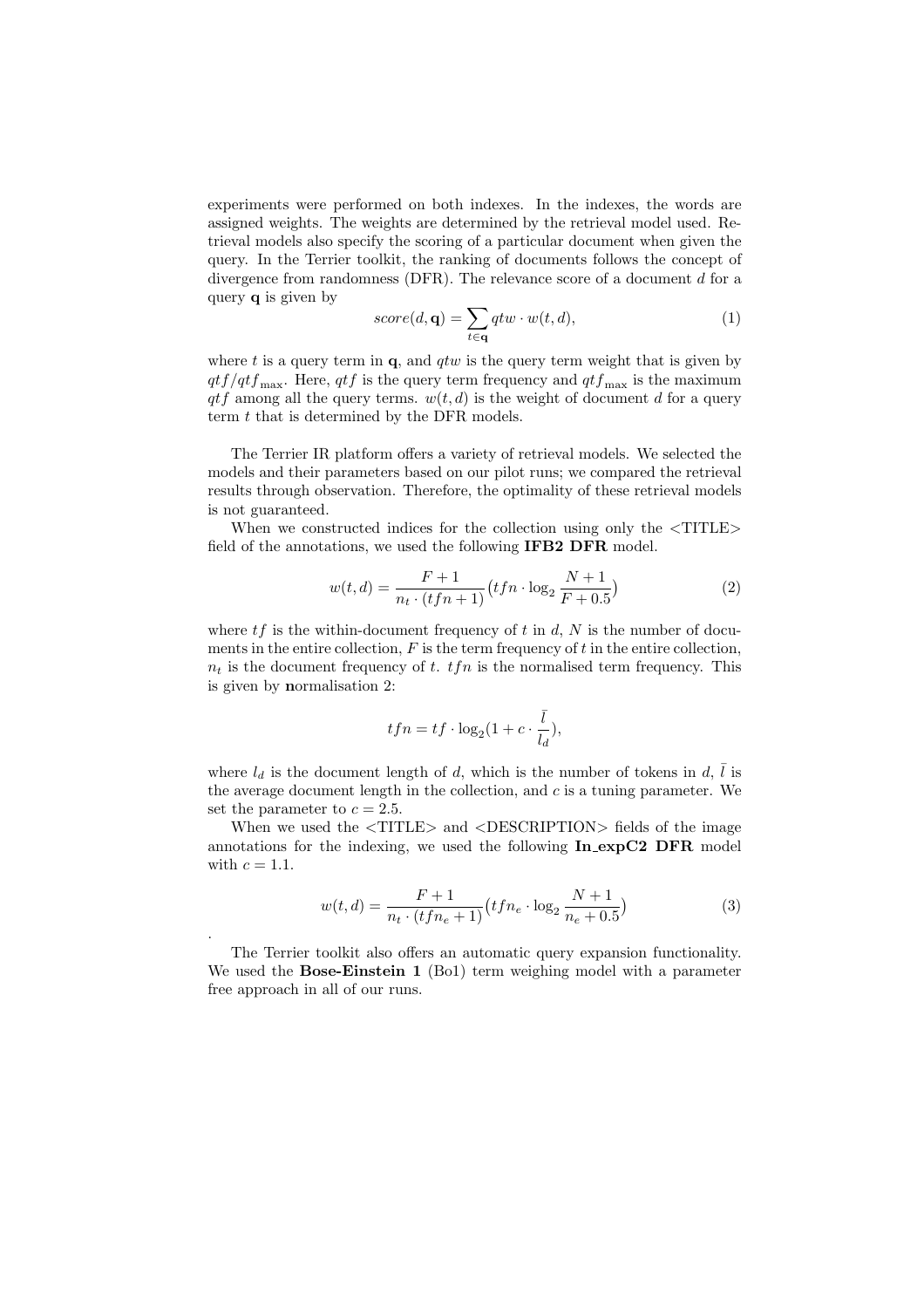## **2.3 Initial Retrieval**

Our retrieval task consists of two main stages. In the first stage we obtained the retrieval results by using only the indexed data, which is text retrieval, and the *<*TITLE*>* field of the queries in the topic file. The submitted runs corresponding to the text only retrieval were named as follows:

1. EN-EN-TXT-TITLE-AUTO.res

2. EN-EN-TXT-TITDESC-AUTO.res

where TITLE means only the *<*TITLE*>* fields were used and TITDESC corresponds to the runs in which both the *<*TITLE*>* and *<*DESCRIPTION*>* fields were used. Both of them were automatic runs with automatic query expansion by the BE1 model. For the former run, the IFB2 model was used and, the In expC2 model was used for the later run, as explained in 2.2. These runs correspond to the baseline conditions for our experiments.

### **2.4 Post-retrieval Clustering**

### **2.4.1 Diversification by clustering**

The initial ranking obtained using only the text contains many duplicate or near duplicate images in terms of their topics. Thus, the retrieved images were clustered to include diverse image sets in the limited window size of the retrieval results, 20 in our case. Similar images were removed from the results except for one representative image for each cluster. As a result, we were able to include diverse types of images in the results.

Different features can be used in determining the clusters. We used the visual concepts that were semantic concepts extracted from the raw visual signals of images. Although the appearance of images does not directly correspond to the clustering topical criteria, as we have already used text features in obtaining the initial scores for the documents, we may use another feature of the documents to compensate in the lack of detail in the ranking. We applied two simple clustering approaches to the results obtained from the text retrieval to diversify the final results.

#### **2.4.2 Visual concepts**

Visual concepts are different from raw visual signals, but they are the semantic entities represented by word tokens that correspond to the visual content in images. Therefore, later on, they can be used as an extra vocabulary. The concepts are extracted using various image processing and pattern recognition techniques. We used two visual concepts files:

(1) *deselaers-db*—annotations created by Thomas Deselaers from RWTH Aachen University following the described method [2]

(2) *clef base annot*—annotations created by Jean-Michel Renders from XEROX Europe following the method in [3]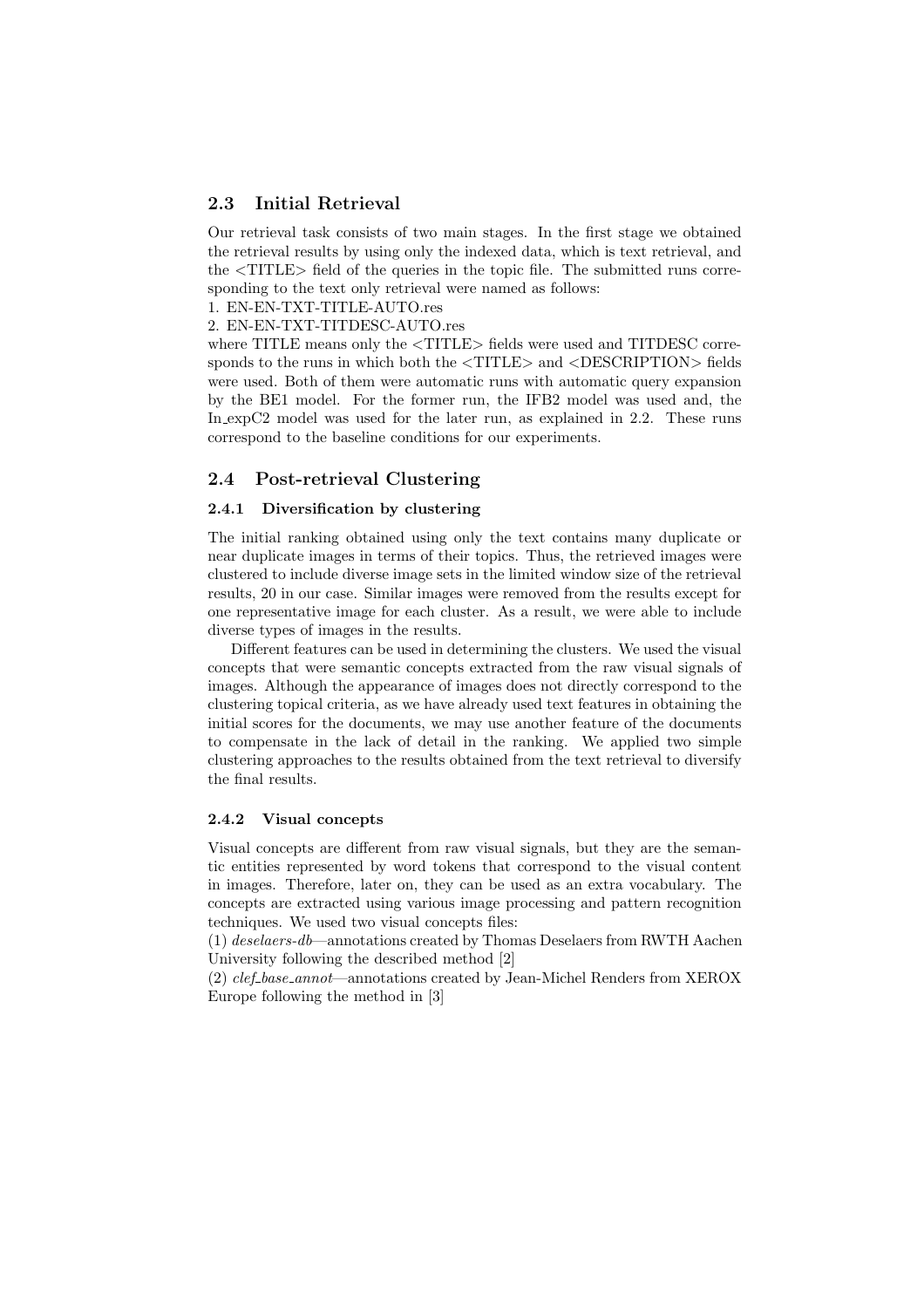

Figure 1: Dendrogram of the results from clustering top 30 images after initial text only retrieval for query number 2. Here, the y-axis represents the Euclidean distance between the two clusters based on the *clef base annot* visual concepts and the x-axis indicates the image indices.

Since the automatic image annotation is difficult task, they contains some errors. We use them with inherent noises. The first concept set is labeled DISC because their values are discrete and each image contains concepts represented as binary values. The second concept set is labeled CONT because their values are continuous and each image contains concepts probabilistically.

#### **2.4.3 Hierarchical clustering approach**

The first approach is based on a hierarchical clustering, in which we produced a dendrogram using the visual concepts of the initial ranking given a particular query. Figure 1 is an example of a dendrogram constructed using *clef base annot* visual-concepts for the first query in the task. We will explain the hierarchical clustering-based rank modification method by using the example data listed in Table 1. These data were the initial retrieval results for query 2 using the *deselaers-db* features. The first two columns of the matrix show the image or cluster indices and the third column represents the pair-wise Euclidean distance between the two images based on the visual concepts. Note that the distance 0 does not mean the two images are identical. They are indistinguishable when the visual concepts are used to calculate similarities.

Let the number of images in the initial ranking be *N*; then, each image is represented by its rank from 1 to *N*. For this particular case, the dendrogram is formed in such a way that the 116 and 127 images constitute a cluster whose distance level is 0*.*0 and its center is the average between 116 and 127. In the new cluster, an image of the smallest index number is regarded as the representative image because smaller index number indicates higher original relevance score.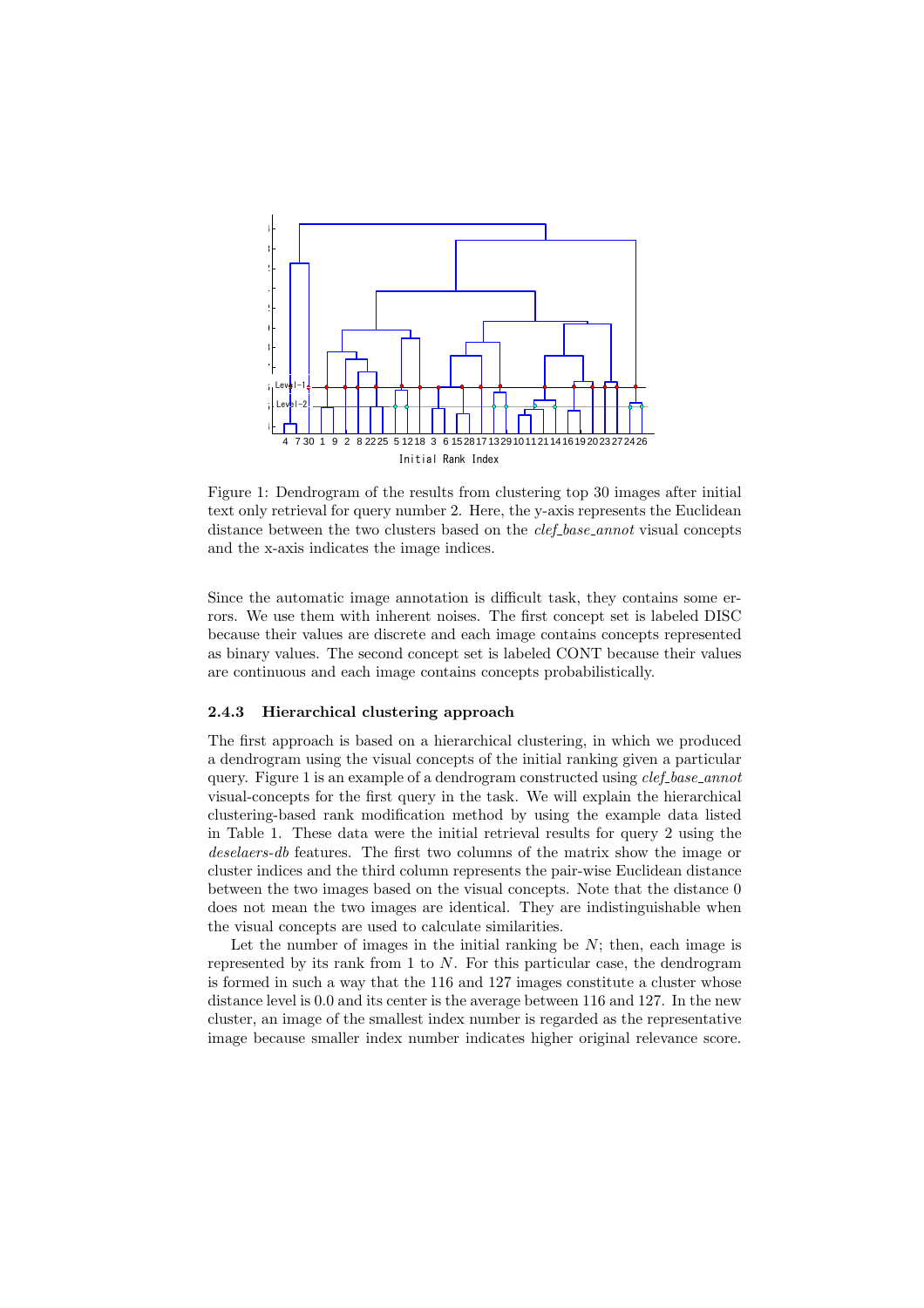Table 1: Example dataset for hierarchal clustering.

| image index $#1$ | image index $#2$ | distance |
|------------------|------------------|----------|
| 116              | 127              | 0.000000 |
| 97               | 99               | 0.000000 |
| 78               | 80               | 0.000000 |
| 34               | 156              | 0.000000 |
| 19               | 20               | 0.000000 |
| 17               | 50               | 0.101948 |
| 48               | 90               | 0.142174 |
| 221              | 224              | 0.193464 |
| 76               | 83               | 0.200342 |

Here, the representative image of this cluster is 116 which is smaller than the other index 127. In the next step, this cluster forms a new cluster with another individual node or cluster. The new distance is calculated between the new cluster center and the neighboring new cluster center that consists of image 97 and 99.

Once the dendrogram has been constructed, we have to decide which granularity we should use to constitute a new ranked list. If we use only a higher level dendrogram, the resulting cluster may miss many useful images. However, if we draw a line at a level that is too low, the modified ranking will almost be the same as the initial ranking. The dendrogram was sliced at a certain distance level (horizontal lines in Fig. 1). For both indexing and both visual concepts, we changed the distance values for the threshold value from 1*.*6 to 0*.*7 at a step size of 0*.*1. We select the representative images in the clusters at these 9 different levels from the higher values to the lower ones. In Figure 1, the circles on each level are the representative images of each cluster that lies below the circle. After the clustering and the selection of the representative image, the score is modified as

$$
Scorenew = \frac{Score_{old}}{level_{10}}.
$$
\n(4)

This modification is made because we want to topically shuffle the new ranked list. The representative images of the clusters in lower levels that are visually quite similar have smaller scores and placed in the lower places of the new ranked list. In our example, since we start this merging process from a distance level of 1*.*6 and come down to 0*.*7, we first make clusters and obtain the representative images for all the clusters at a distance level of 1*.*6. They will be included in the modified rankings, but their positions have not yet been determined at this point. In the next step, as we come down to a distance level of 1*.*5, we select representative images at this distance level. If they are already chosen in the upper levels we do not do anything else, but if they are not chosen we modify this new image score to the initial retrieval score divided by *level*no, which is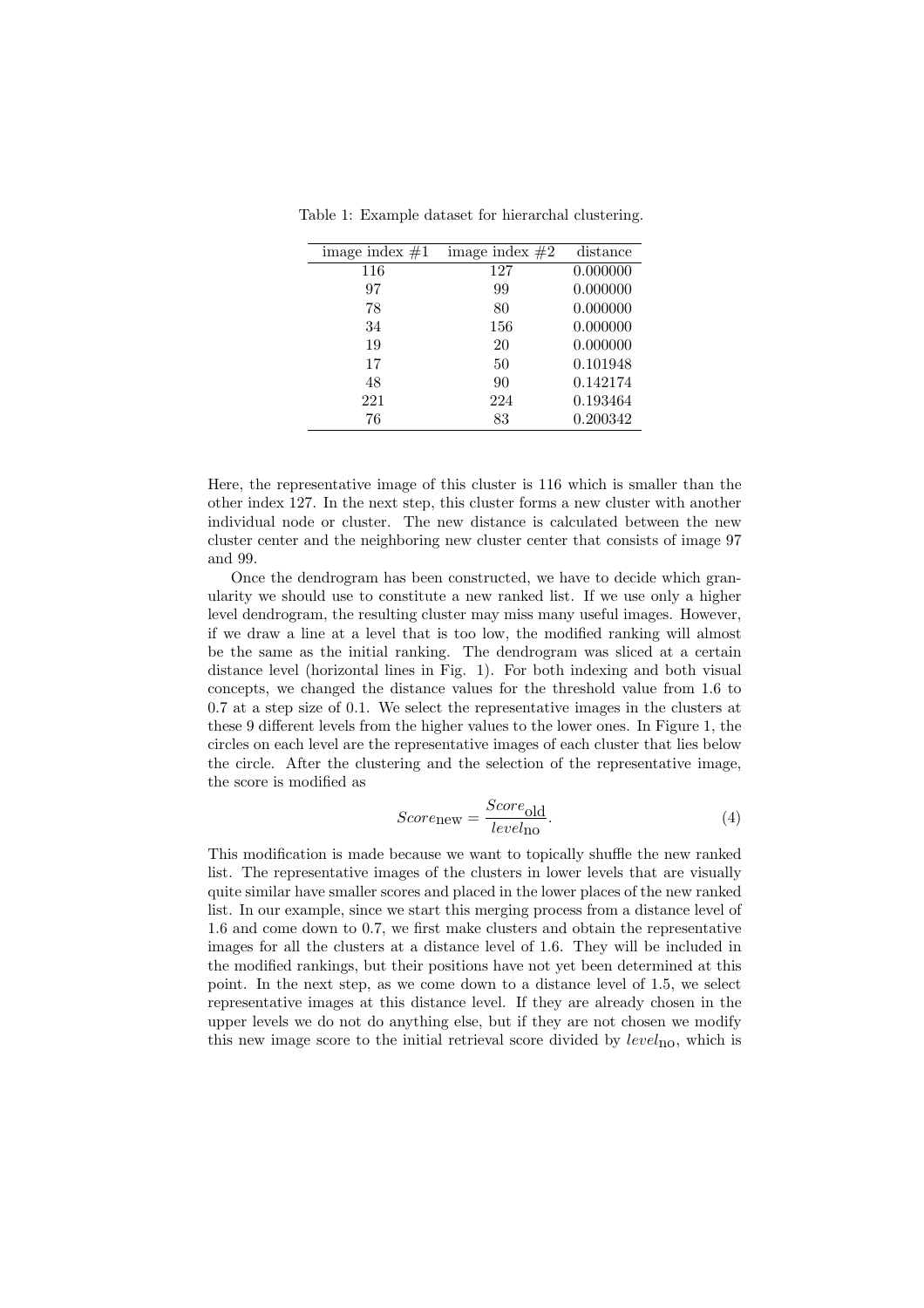the step number the process has passed through (here it is 2). Similarly, we continue going down until we reach a distance level of 0*.*7. After getting all the representative images up to the last level (here the 9th level) and their scores have all been modified, we sort the list according to the new scores and obtain the final modified ranked list for a particular query.

The submitted runs corresponding to this algorithm contain either DISC-0.7-1.6 or CONT-0.7-1.6 in their names. Here  $0.7-1.6$  represents the threshold range.

#### **2.4.4 K-means clustering approach**

As a second approach, we applied k-means clustering to the visual concepts of the resulting images obtained by the text retrieval of a particular query. Our clustering process itself is the same as ordinary k-means clustering. If we randomly assign the initial *K* means the final result will also contain randomness and then it becomes difficult to compare the differing conditions. To avoid such randomness, we can try many random initializations, and take the most frequent result as the final candidate. However, to simplify the computation, the initial *K* means are assigned deterministically. The following set of equations extract initial  $K$  centers evenly from the initial ranked list of the size  $N$  with the step size *R*:

$$
\begin{cases}\nR = \lfloor \frac{N}{K} \rfloor, \\
\mathbf{m}_i = \mathbf{x}_j \\
\text{where } j = i \times R \quad \forall \ i = 1...K,\n\end{cases}
$$
\n(5)

where  $\mathbf{m}_i$  is the *i*th mean vector, and  $\mathbf{x}_j$  is the *j*th visual-feature vector (visualconcept vector corresponding to the *j*th result). For example, if we have 383 ranked images in our initial list and  $K = 10$ , then the step size  $R = 383/10 = 38$ and the initial cluster centers are 38*,* 76*, ...,* 380.

Another modification lies at the representative image selection process. The process after k-means clustering is shown in Table 2. We calculate the densities of the clusters. If a cluster is dense, we assume that the cluster contains near identical images homogeneously; thus, only representative images are included in the final ranking. On the other hand, if clusters are sparse, they are likely contains different concepts; therefore, we include all diverse images in the cluster. In the k-means method, original scores are used in sorting candidate representative images for the final ranking.

# **3 Experimental Results**

The two evaluation measures for our submitted runs were used: precision at the 20th document ( $P@20$ ) and the cluster recall at the 20th document ( $CR@20$ ). P@20 is evaluated as usual. CR@20 is measured by utilizing the *<*cluster*>* fields attached with search topics. Although the relative outcomes of different runs are different for different reference points (here the 20th document in the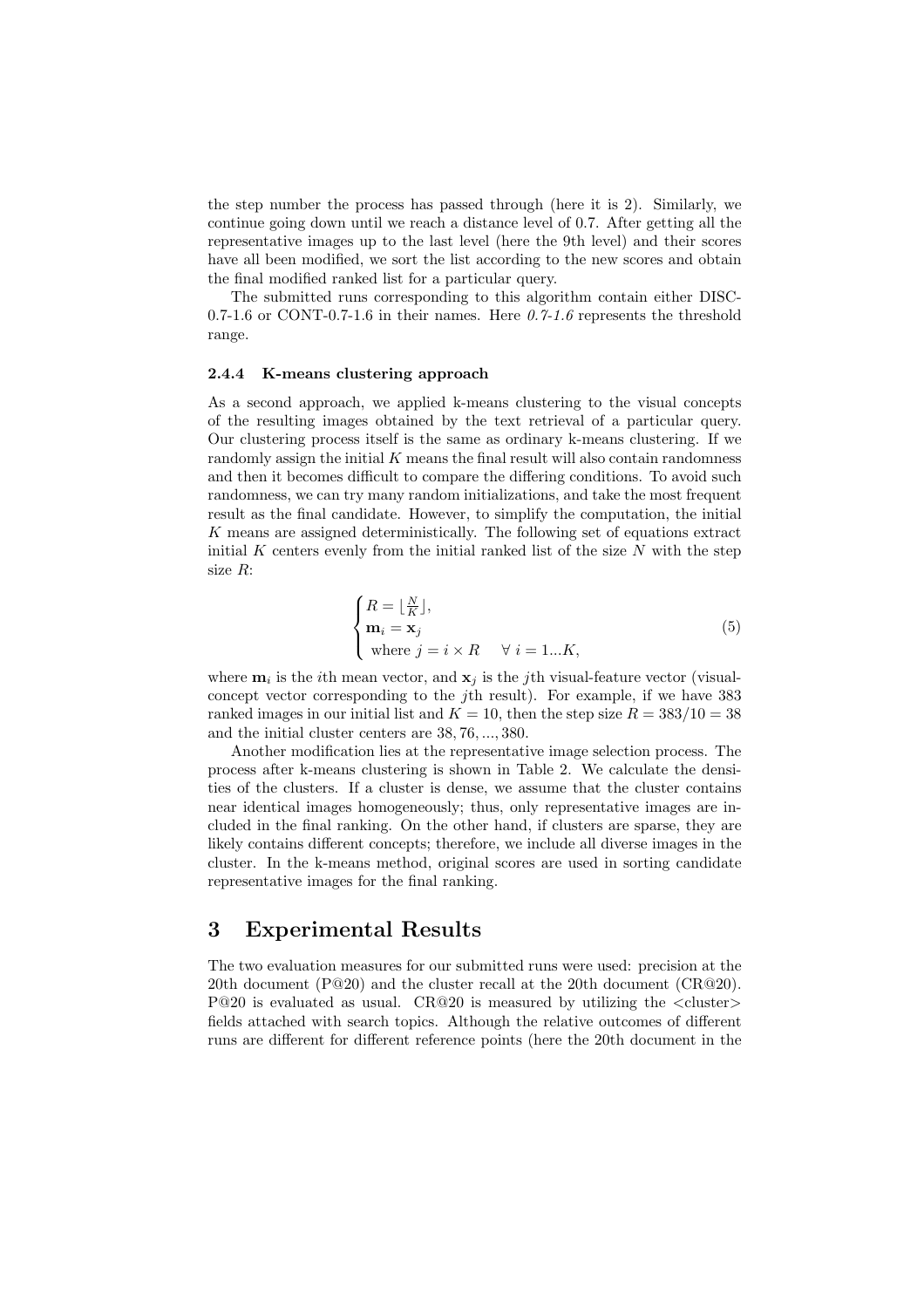Table 2: K-means clustering re-ranking algorithm by using visual concepts.

• Cluster ranked images using k-means algorithms. From *N* images given in the text-only retrieval result, *K* clusters are constructed. *•* Compute the density of each cluster. Initialize a sparse index matrix  $Z$  of size  $N \times K$ . and  $Z(i, k) = 1$  if  $\mathbf{x}_i \in X_{1..N}$  is allocated to cluster *k*. for  $k = 1$  to K  $s(k) = \sum_{n=1}^{N}$  $\sum_{i=1}^{n} D(i,k) * Z(i,k)$ where  $s(k)$  is the sparsity of  $k$ <sup>th</sup> cluster and  $D(i, k)$  is the distance between *i*th image and *k*th cluster center. **end** • Select representative images from clusters. The threshold value  $T = \text{mode}(s)$ . for  $k = 1$  to  $K$ **if**  $s(k) \leq T$ append RIOC(*k*) to *Bucket*. where  $RIOC(k)$  find the representative image of a cluster  $k$ which is most close to the cluster center. **else** append all points of cluster *k* to *Bucket*. **end end**  $newResult = sort<sub>score</sub>(Bucket)$ 

ranked list), as those measures are mainly used in the campaign, we interpret our results based on them. The goal of post-retrieval clustering is to enhance cluster recall. Therefore, a small drop in precision is acceptable as long as we can enhance the cluster recall sufficiently. Degradation may happen because very relevant images of the same categories are removed from the ranked list. To summarize this, we want to improve CR@20 while keeping the degradation of the precision at a minimum.

Table 3 shows the results on the two measures. A clear difference in the upper half of the table (*<*TITLE*>* only) and the lower half of it (*<*TITLE*>* and *<*DESCRIPTION*>*) can be seen. More information given in the description fields resulted in better scores in both P@20 and CR@20. Also, between the two clustering methods, the modified k-means algorithm was not effective. Although it is not systematic, the difference between the title field only runs and the title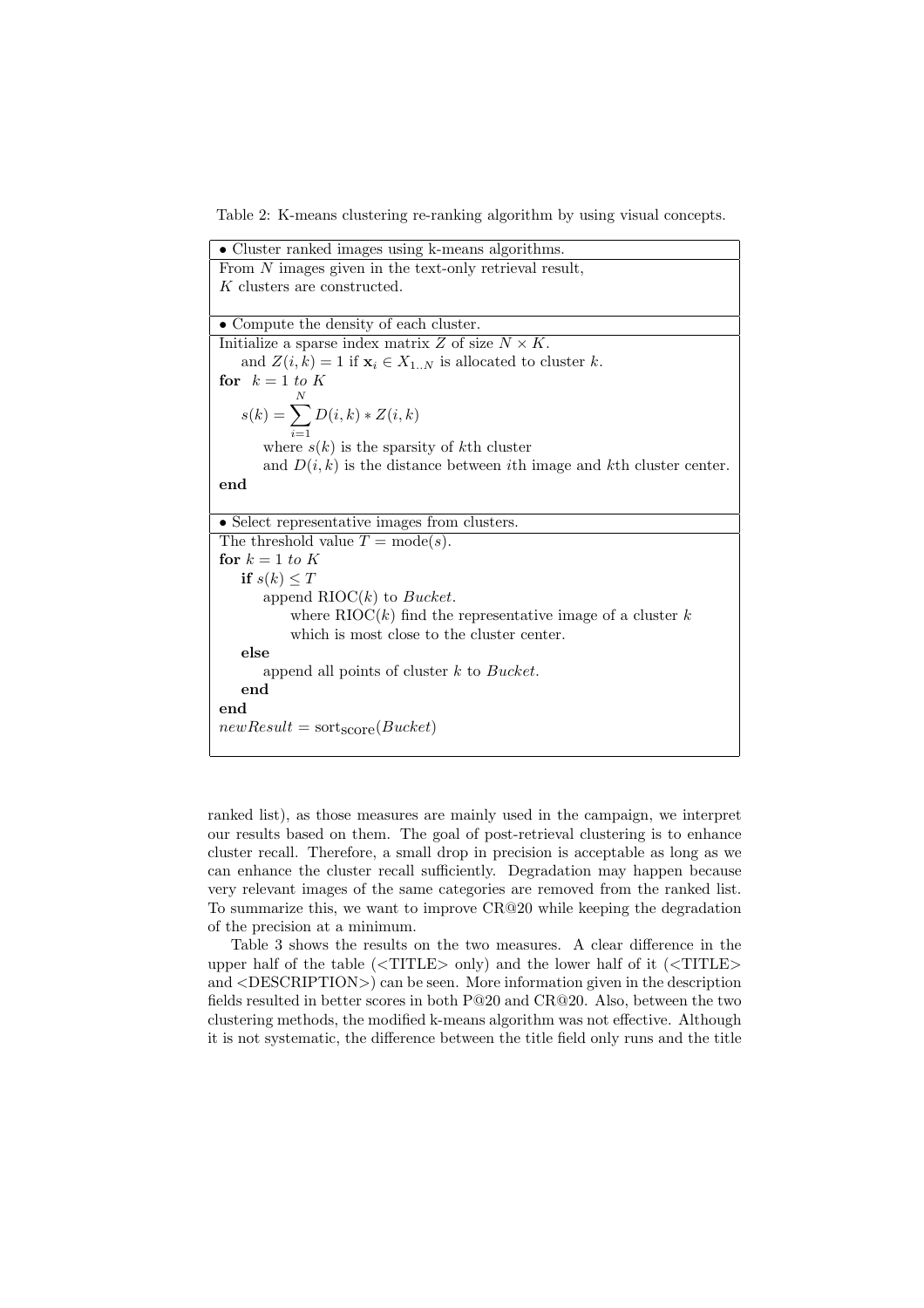Table 3: Experimental results for submitted runs by NII group: Precision at 20 and Cluster Recall at 20 are shown. The cluster recall scores using both media that are better than the text-only runs are marked with asterisks.

| Run Name                               | P@20   | CR@20     |
|----------------------------------------|--------|-----------|
| EN-EN-TXT-TITLE-AUTO                   | 0.1397 | 0.1858    |
| EN-EN-TXTIMG-TITLE-CONT-Kmeans-AUTO    | 0.0654 | 0.1201    |
| EN-EN-TXTIMG-TITLE-DISC-Kmeans-AUTO    | 0.0859 | 0.1431    |
| EN-EN-TXTIMG-TITLE-CONT-0.7-1.6-AUTO   | 0.1372 | $*0.1941$ |
| EN-EN-TXTIMG-TITLE-DISC-0.7-1.6-AUTO   | 0.1090 | 0.1827    |
| EN-EN-TXT-TITDESC-AUTO                 | 0.2090 | 0.2409    |
| EN-EN-TXTIMG-TITDESC-CONT-Kmeans-AUTO  | 0.1115 | 0.2062    |
| EN-EN-TXTIMG-TITDESC-DISC-Kmeans-AUTO  | 0.1090 | 0.1730    |
| EN-EN-TXTIMG-TITDESC-CONT-0.7-1.6-AUTO | 0.1859 | $*0.3027$ |
| EN-EN-TXTIMG-TITDESC-DISC-0.7-1.6-AUTO | 0.1590 | $*0.2703$ |

and description field runs suggest that a good initial performance may lead to bigger improvement when clustering is used.

# **4 Discussion**

### **4.1 Evaluation Measures**

The new evaluation measure used in this year's experiments is a cluster recall whose relevance to the ad hoc tourist photo retrieval task has not yet been clarified. The relationship between the utility in which users may consider and the increase in cluster recall should be examined. Also, the conventional measure P@20 and the cluster recall are not orthogonal in evaluating ranked lists. Both of them appreciate larger number of relevant images in the top region of the ranked lists.

### **4.2 Query and cluster topic dependency**

The clustering criteria used to calculate instance recall can be divided into two groups: geographical criteria, such as the country or city, and others such as objects. The influence of these differences as well as the topic dependencies may influence the effectiveness of the post-clustering and should be further examined.

# **4.3 Multilingual Retrieval**

In our experiment, we used only monolingual corpus. When the target collection images are annotated in different languages, the initial ranked list given by the text retrieval contains few relevant images. The post-retrieval clustering methods used here eliminate redundancy but do not actively include hidden